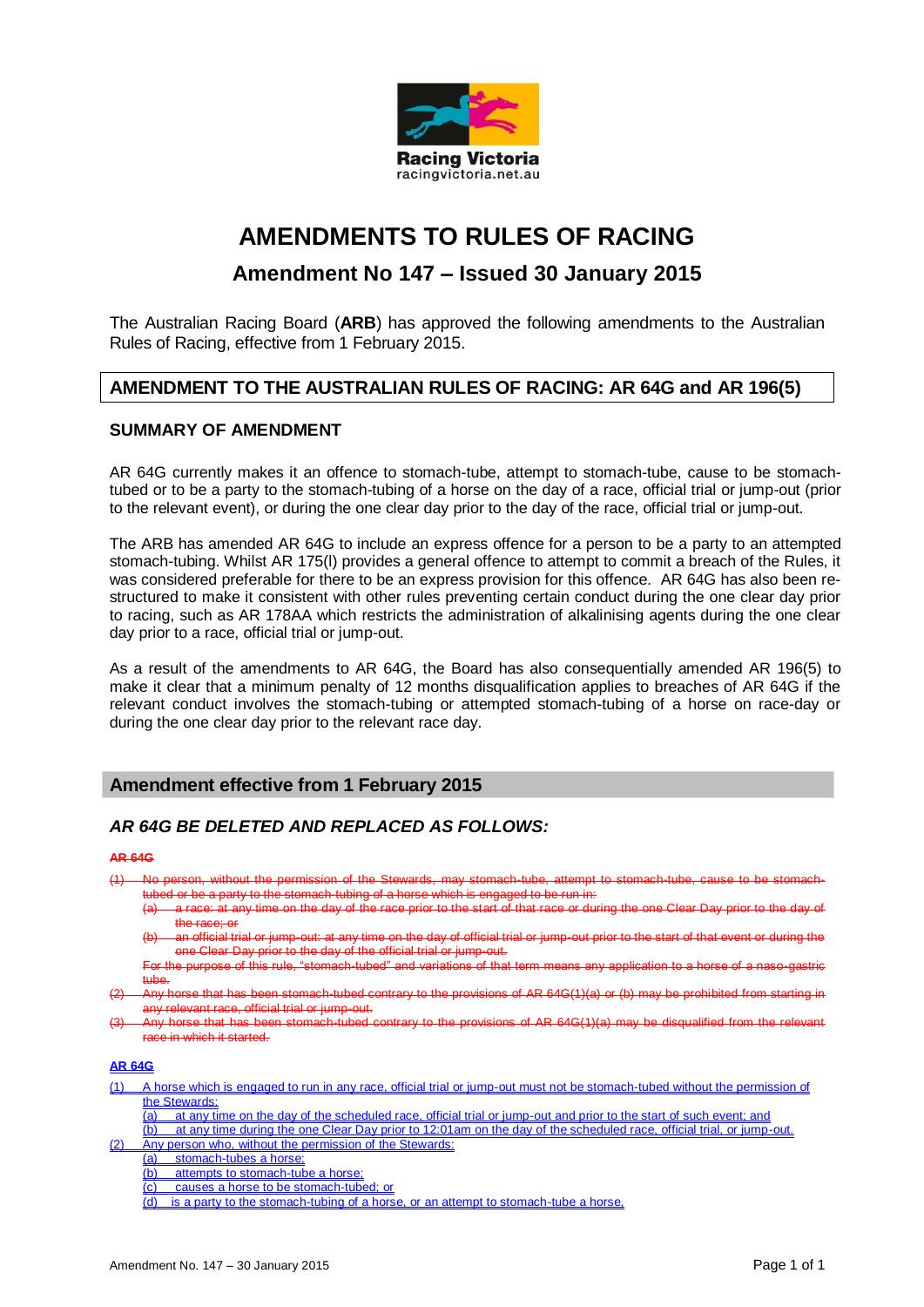contrary to this rule, commits an offence and may be penalised.

- (3) Where the Stewards are satisfied that a horse has, or is likely to have been, stomach-tubed contrary to the provisions of this rule, the Stewards may prevent the horse from starting in any relevant race, official trial or jump-out.
- (4) Where a horse has been stomach-tubed contrary to this rule, the horse may be disqualified from any relevant race in which the horse competed.
- (5) For the purpose of this rule, "stomach-tubed" and variations of that term means any application to a horse of a naso-gastric tube.

### *AR 196(5) BE DELETED AND REPLACED AS FOLLOWS:*

#### **AR 196**

(5) Where a person is found guilty of a breach of any of the Rules listed below, a penalty of disqualification for a period of not less than the period specified for that Rule must be imposed unless there is a finding that a special circumstance exists whereupon the penalty may be reduced:

 $AR 64G(1)(a) - 12$  months  $(ii)$  AR 83(d)  $-2$  years  $(iii)$  AR 84 – 2 years  $(iv)$  AR 135(d)  $-3$  years  $(v)$  AR 175 $(aa)$  – 5 years (vi) AR 175(h)(i) – 3 years (vii) AR 175(hh)(i) – 2 years  $\overrightarrow{(wii)}$ AR 177B $\overrightarrow{(6)}$  2 years  $(ix)$  AR 178E – 6 months  $(x)$  AR 178H(2) – 2 years

For the purpose of this sub-rule, a special circumstance is as stipulated by each Principal Racing Authority under its respective Local Rules.

#### **AR 196**

(5) Where a person is found guilty of a breach of any of the Rules listed below, a penalty of disqualification for a period of not less than the period specified for that Rule must be imposed unless there is a finding that a special circumstance exists whereupon the penalty may be reduced: AR 64G(2) (where the stomach-tubing or attempt to stomach-tube occurred on race day or on the one Clear Day prior to race day for a horse engaged to run in a race on that race day) – 12 months  $AR 83(d) - 2$  years  $AR 84 - 2 years$  $AR$  135(d) – 3 years AR 175(aa) – 5 years  $AR_1$  175(h)(i) – 3 years  $AR$  175(hh)(i) – 2 years AR 177B(6) – 2 years AR 178E – 6 months AR 178H(2) – 2 years

For the purpose of this sub-rule, a special circumstance is as stipulated by each Principal Racing Authority under its **respective Local Rules.**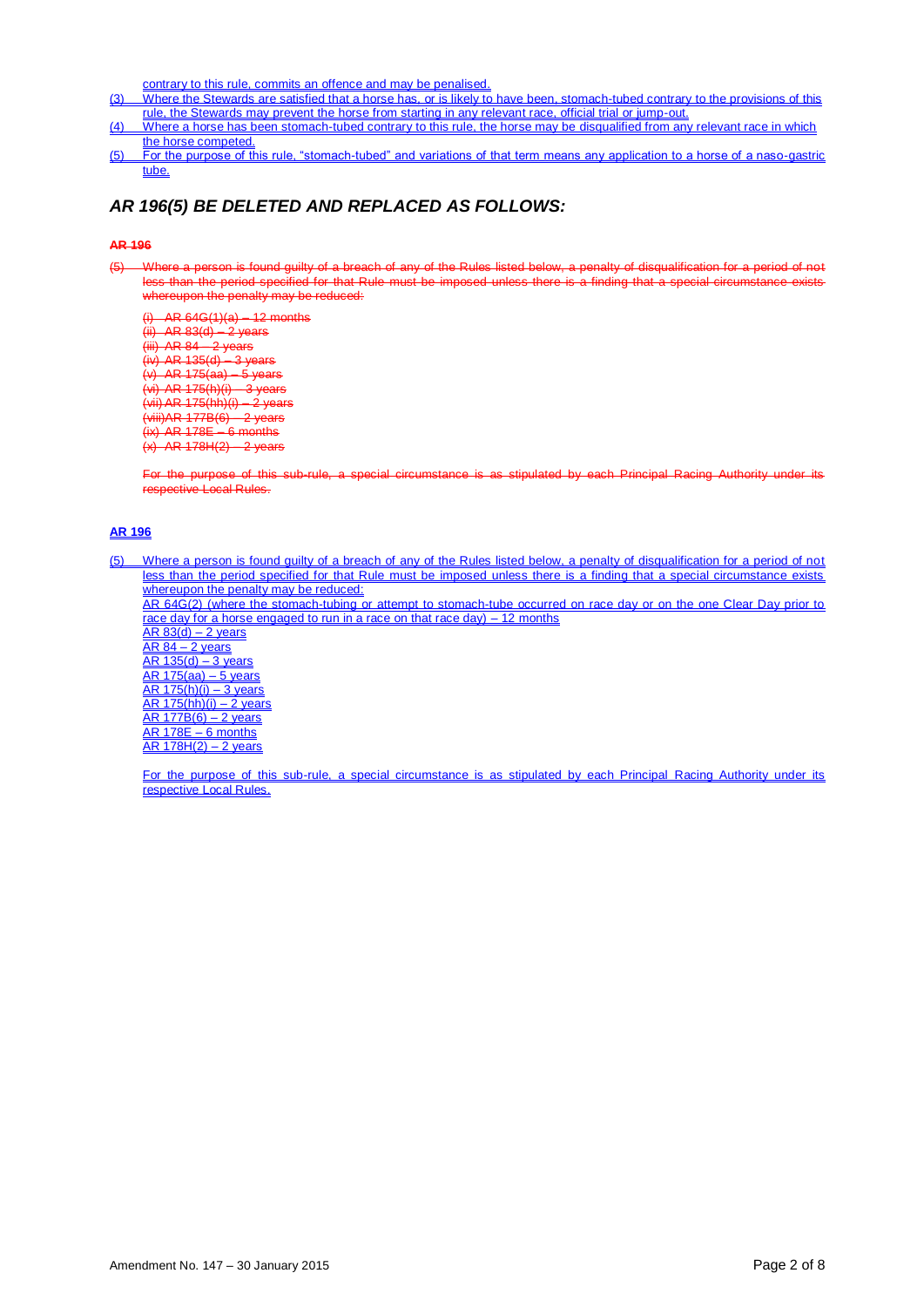## **AMENDMENT TO THE AUSTRALIAN RULES OF RACING: AR 182 and AR 183F**

#### **SUMMARY OF AMENDMENT**

The ARB has approved changes to the rules which impose restrictions on disqualified and suspended persons.

The ARB considered that the Rules ought to be flexible enough to provide restrictions on disqualified or suspended persons so that they do not act to undermine or negatively impact upon the image of racing during their disqualification/suspension. It was considered preferable for there to be an express power to place certain restrictions on suspended or disqualified persons in respect of entering racecourses or other places, participating in media and other matters.

The amendments and additions to the rules are explained and set out below.

- 1. The ARB has approved amendments to AR 182 to:
	- a. include further restrictions on disqualified persons, including restrictions which prevent disqualified persons:
		- i. conducting or assisting with thoroughbred breeding in Australia (AR 182(1)(l));
		- ii. attending or participating in thoroughbred racehorse sales or related events (AR 182(1)(m));
		- iii. permitting or authorising any other person to conduct any activity associated with thoroughbred racing, thoroughbred racehorse sales and/or breeding for or on behalf of the disqualified person (AR 182(1)(n)); and/or
		- iv. receiving any direct or indirect financial or other benefit from thoroughbred racing and/or breeding in Australia (AR 182(1)(o)).
	- b. in addition to the restrictions contained in AR 182(1), provide an express power for a Principal Racing Authority (or other body which imposed the penalty of disqualification) to order that a disqualified person:
		- i. not participate in social media or mainstream media in relation to any racing or wagering matter;
		- ii. to adhere to such other restrictions as may be necessary or desirable to prevent conduct by the disqualified person that could be prejudicial to the image or interests or welfare of racing (see new AR 182(2)).
- 2. In addition, the ARB has added a new AR 183F to provide an express power for a Principal Racing Authority (or other body which imposed a penalty of suspension) to order that a suspended person:
	- a. not enter designated places at racecourse except at times or on conditions as may be specified in the order;
	- b. not participate in social media or mainstream media in relation to any racing or wagering matter;
	- c. adhere to such other restrictions as may be necessary or desirable to prevent conduct by the suspended person that could be prejudicial to the image or interests or welfare of racing.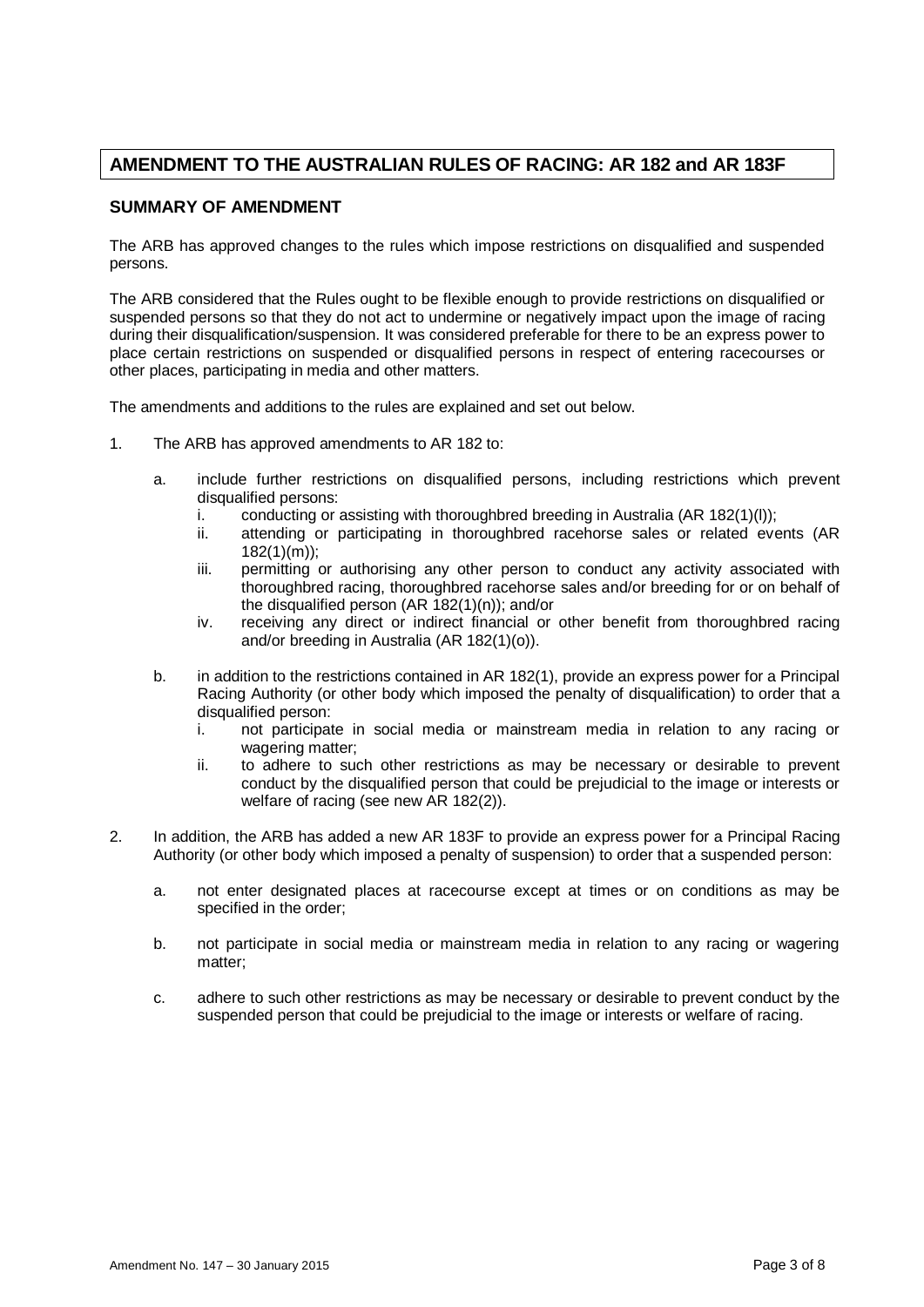#### **Amendment effective from 1 February 2015**

### *AR 182 BE DELETED AND REPLACED AS FOLLOWS:*

#### **AR 182**

- (1) Except with the consent of the Principal Racing Authority that imposed the disqualification, and upon such conditions that they may in their discretion impose, a person disqualified by the Stewards or a Principal Racing Authority shall not during the period of that disqualification:
	- Enter upon any racecourse or training track owned, operated or controlled by a Club or any land used in connection therewith;
	- Enter upon any training complex or training establishment of any Club or licensed person;
	- (c) Be employed or engaged in any capacity in any racing stable;
	- (d) Ride any racehorse in any race, official trial, jump-out or test;
	- Enter or nominate a horse for a race or official trial;
	- (f) Subscribe to any sweepstakes;
	- Race or have trained any horse whether as owner, lessee or otherwise;
	- (h) Share in the winnings of any horse.
	- Participate in any way in the preparation for racing or training of any racehors
	- (k) Open a betting account, operate an existing betting account, transact a bet or have a bet transacted on his/her behalf, have any interest in or share in any bet, receive a benefit from any bet placed with a licensed wagering operator in iction with any thoroughbred race meeting held in Australia.

[amended 1/2/01, 30/4/03, 1/9/09, 11/4/12]

- Except with the consent of the Principal Racing Authority that imposed the disqualification, no person who in the opinion the Principal Racing Authority or the Stewards is a close associate of a disqualified person shall be permitted to train or race any horse. [sub-rule (2) amended 1/10/00, 30/4/03]
- Unless otherwise determined by the Principal Racing Authority that imposed or adopted the penalty, the period of disqualification of any person who contravenes any of the provisions of sub-rule (1) of this rule, shall automatically recommence as from the most recent date of such contravention, and the person may also be subject to further penalty. [added 1/12/10]
- The provisions of sub-rule (3) shall apply to any person to whom AR 182 applies, regardless of when such penalty that gives rise to the application of the rule was imposed. [added 1/12/10]

#### **AR 182**

- (1) Except with the consent of the Principal Racing Authority that imposed the disqualification, and upon such conditions that they may in their discretion impose, a person disqualified pursuant to these Rules must not, during the period of that disqualification:
	- (a) enter upon any racecourse or training track owned, operated or controlled by a Club or Principal Racing Authority or any land used in connection with such properties;
	- (b) enter upon any training premises, complex or establishment of any Club, Principal Racing Authority or licensed person;
	- (c) be an office holder, official, member or employee of any Club or Principal Racing Authority;
	- (d) be employed by, or otherwise engaged to provide any service in any capacity to, any thoroughbred racing stable;
	- (e) ride any racehorse in any race, official trial, jump-out or test;
	- (f) enter or nominate any horse for a race or official trial whether acting as agent or principal or in any other capacity; (g) subscribe to any sweepstakes;
	- (h) race or have trained any horse whether as owner, lessee or in any other capacity;
	- share in the winnings of any horse;
	- $(i)$  participate in any way in the preparation for racing or training of any racehorse;
	- (k) open a betting account, operate an existing betting account, transact a bet or have a bet transacted on his/her behalf, have any interest in or share in any bet, receive a benefit from any bet placed with a licensed wagering operator in connection with any thoroughbred race meeting held in Australia;
	- (l) conduct or assist with thoroughbred breeding in Australia;
	- (m) attend or participate in thoroughbred racehorse sales or related events;
	- (n) permit or authorise any other person to conduct any activity associated with thoroughbred racing, thoroughbred race horse sales and/or breeding for or on behalf of the disqualified person; and/or
	- (o) receive any direct or indirect financial or other benefit derived from thoroughbred racing and/or breeding in Australia.
- (2) In addition to any of the restrictions that may apply in respect of a disqualified person, including those set out in AR 182(1), the Principal Racing Authority or the body which imposed the disqualification may order the disqualified person: (a) not to participate in social media or mainstream media in relation to any racing or wagering matter;
	- (b) to adhere to such other restrictions as may be necessary or desirable to prevent conduct by the disqualified person that could be prejudicial to the image or interests or welfare of racing.
- (3) Except with the consent of the Principal Racing Authority that imposed the disqualification, no person who in the opinion of the Principal Racing Authority is a close associate of a disqualified person shall be permitted to train or race any horse.
- (4) A disqualified person who breaches an order made pursuant to AR 182(2) is guilty of an offence and may be penalised.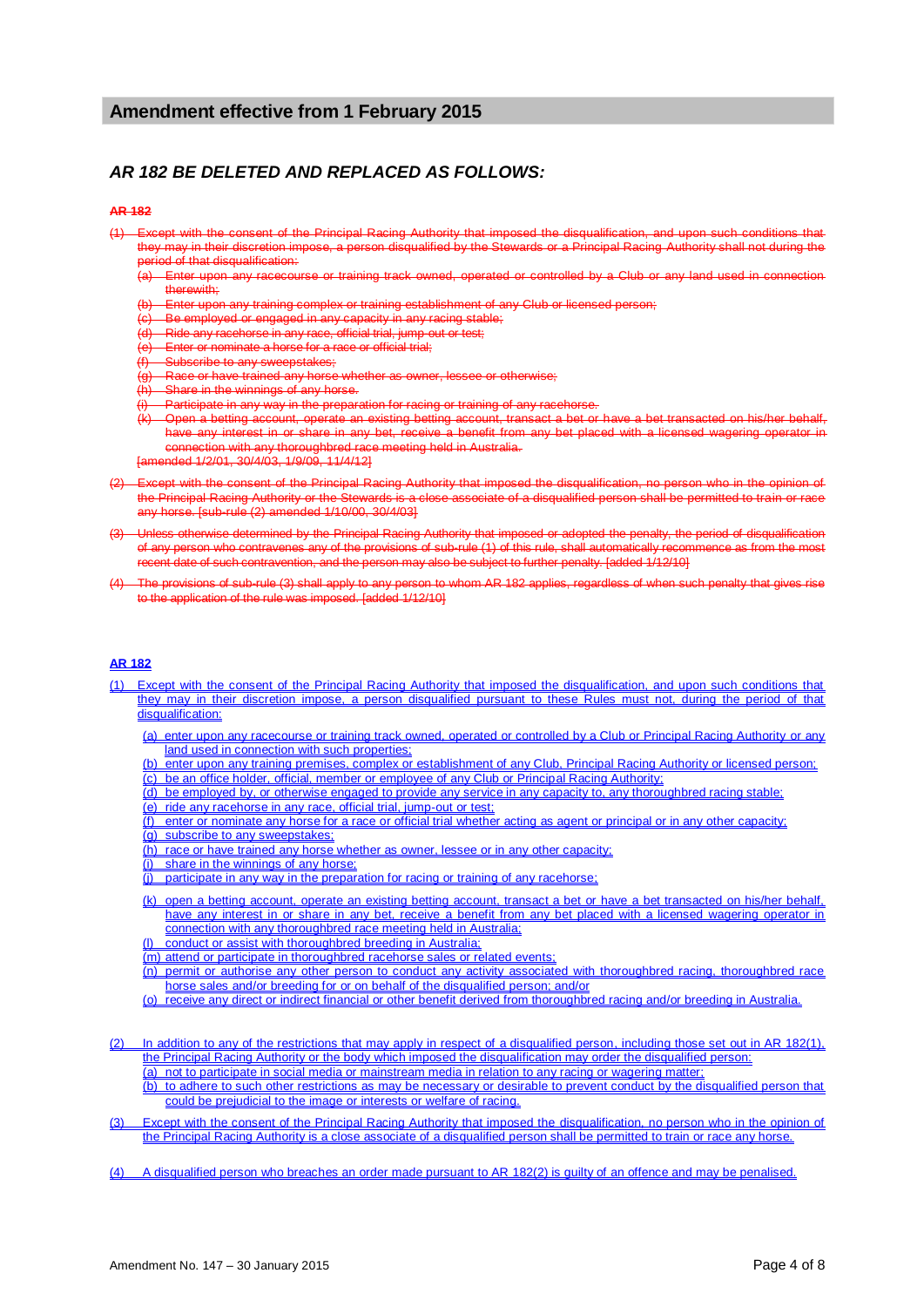- (5) Unless otherwise determined by the Principal Racing Authority that imposed or adopted the penalty, the period of disqualification of any person who contravenes any of the provisions of rule AR 182(1), shall automatically recommence as from the most recent date of such contravention, and the person may also be subject to further penalty.
- (6) The provisions of subrule (5) shall apply to any person to whom AR 182(1) applies, regardless of when such penalty that gives rise to the application of the rule was imposed.

### *AR 183F BE ADDED AS FOLLOWS:*

#### **AR 183F**

In addition to any of the restrictions that may apply to a suspended person under the Rules, the Principal Racing Authority or the body which imposed the suspension may order the suspended person:

- (1) not to enter designated places at racecourses except at times or on conditions as may be specified in the order;
- (2) not to participate in social media or mainstream media in relation to any racing or wagering matter; and
- (3) to adhere to such other restrictions as may be necessary or desirable to prevent conduct by the suspended person that could be prejudicial to the image or interests or welfare of racing.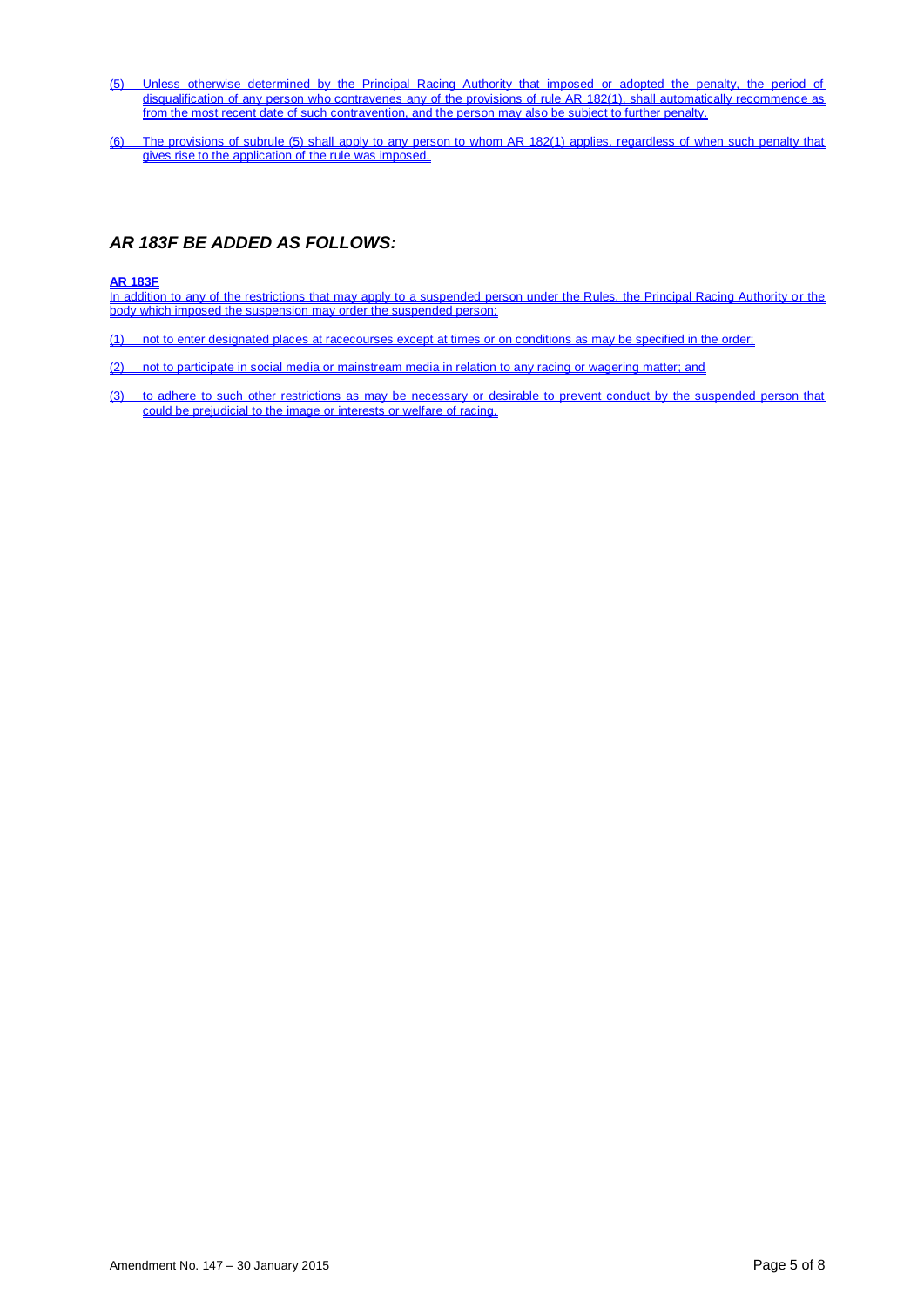## **AMENDMENT TO THE AUSTRALIAN RULES OF RACING: AR 196(1) and (2)**

#### **SUMMARY OF AMENDMENT**

AR 196(1) and (2) prescribe upper monetary limits of \$75,000 for:

- (a) the imposition of fines for any breach of the Rules; and
- (b) the forfeiture of a rider's percentage of prize money for a breach of AR 137A (whip offences).

The ARB believes it is necessary for the scope of financial penalties to remain an effective deterrent. Whilst the upper limit of monetary penalties is not often reached, the Rules need to remain relevant and this includes the upper limit which may be imposed as monetary penalty.

The upper limit of monetary penalties for general Rule breaches has not increased in over 15 years and has therefore not kept up with increases in prize money and inflation over that time. It is noted that, in particular, prize money has increased at major carnivals such as the Sydney Championships and the Melbourne Spring Carnival.

The ARB therefore decided to raise the relevant monetary limits in AR 196(1) and (2) for fines (or forfeitures for AR 196(2)) from \$75,000 to an amount not exceeding \$100,000.

#### **Amendment effective from 1 February 2015**

### *AR 196(1) AND (2) BE DELETED AND REPLACED AS FOLLOWS:*

#### **AR 196**

- $(1)$  Subject to subrule  $(2)$  of this Rule any person or body authorised by the contrary is provided, do so by disqualification, suspension, reprimand, or fine not exceeding \$75,000. Provided that a disqualification or suspension may be supplemented by a fine. [fine increased 1/8/99; sub-rule amended 1/12/05; deleted and replaced 1/8/09; amended 1/9/09]
- $(2)$  In respect of a breach of AR 137A the Stewards may in addition to the penalty options conferred on them under subrule  $(1)$ of this Rule order the forfeiture of the rider's riding fee and/or forfeiture of all or part of the rider's percentage of prizemoney notwithstanding that the amount exceeds \$75,000. [sub-rule added 1/11/01; deleted and replaced 1/8/09]

#### **AR 196**

- (1) Subject to sub-rule (2) of this Rule any person or body authorised by the Rules to penalise any person may, unless the contrary is provided, do so by disqualification, suspension, reprimand, or fine not exceeding \$100,000. Provided that a disqualification or suspension may be supplemented by a fine.
- (2) In respect of a breach of AR 137A the Stewards may in addition to the penalty options conferred on them under sub-rule (1) of this Rule order the forfeiture of the rider's riding fee and/or forfeiture of all or part of the rider's percentage of prizemoney notwithstanding that the amount exceeds \$100,000.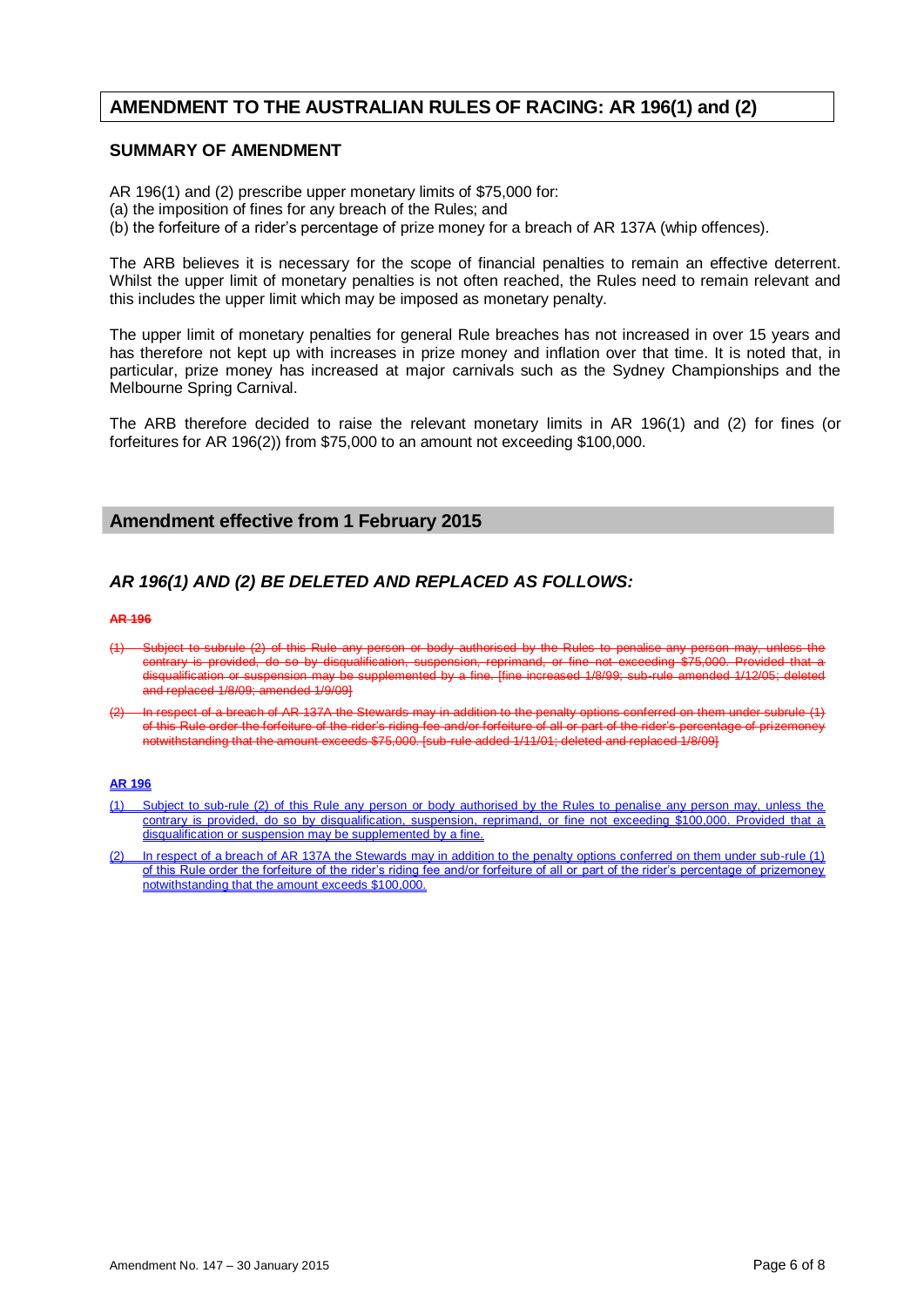## **AMENDMENT TO THE AUSTRALIAN RULES OF RACING: AR 196(4)**

### **SUMMARY OF AMENDMENT**

The current AR 196(4) allows the operation of a penalty to be suspended for a period not exceeding 12 months. The suspension of the operation of a penalty for a period can act as a significant deterrent to the disciplined person breaching the rules during that period.

The ARB considers it appropriate and desirable to introduce this reform and to give racing authorities scope to impose penalties with sufficient deterrent effect. Many conduct breaches are due to volatility of personalities and a longer period of suspension of penalty (which may be viewed in a similar way to a bond) will provide a greater deterrent to re-offending.

The ARB therefore decided that AR 196(4) be amended to extend the period for which the operation of a penalty may be suspended from 12 months to two years.

### **Amendment effective from 1 February 2015**

### *AR 196(4) BE DELETED AND REPLACED AS FOLLOWS:*

#### **AR 196**

(4) Any person or body authorised by the Rules to penalise any person may in respect of any penalty in relation to the conduct of a person, other than a period of disqualification or a warning off, suspend the operation of that penalty either wholly or in<br>part for a period not exceeding 12 months upon such terms and conditions as they see fit. [ad part for a period not exceeding 12 months

#### **AR 196**

(4) Any person or body authorised by the Rules to penalise any person may in respect of any penalty imposed on a person in relation to the conduct of a person, other than a period of disqualification or a warning off, suspend the operation of that penalty either wholly or in part for a period not exceeding two years upon such terms and conditions as they see fit.